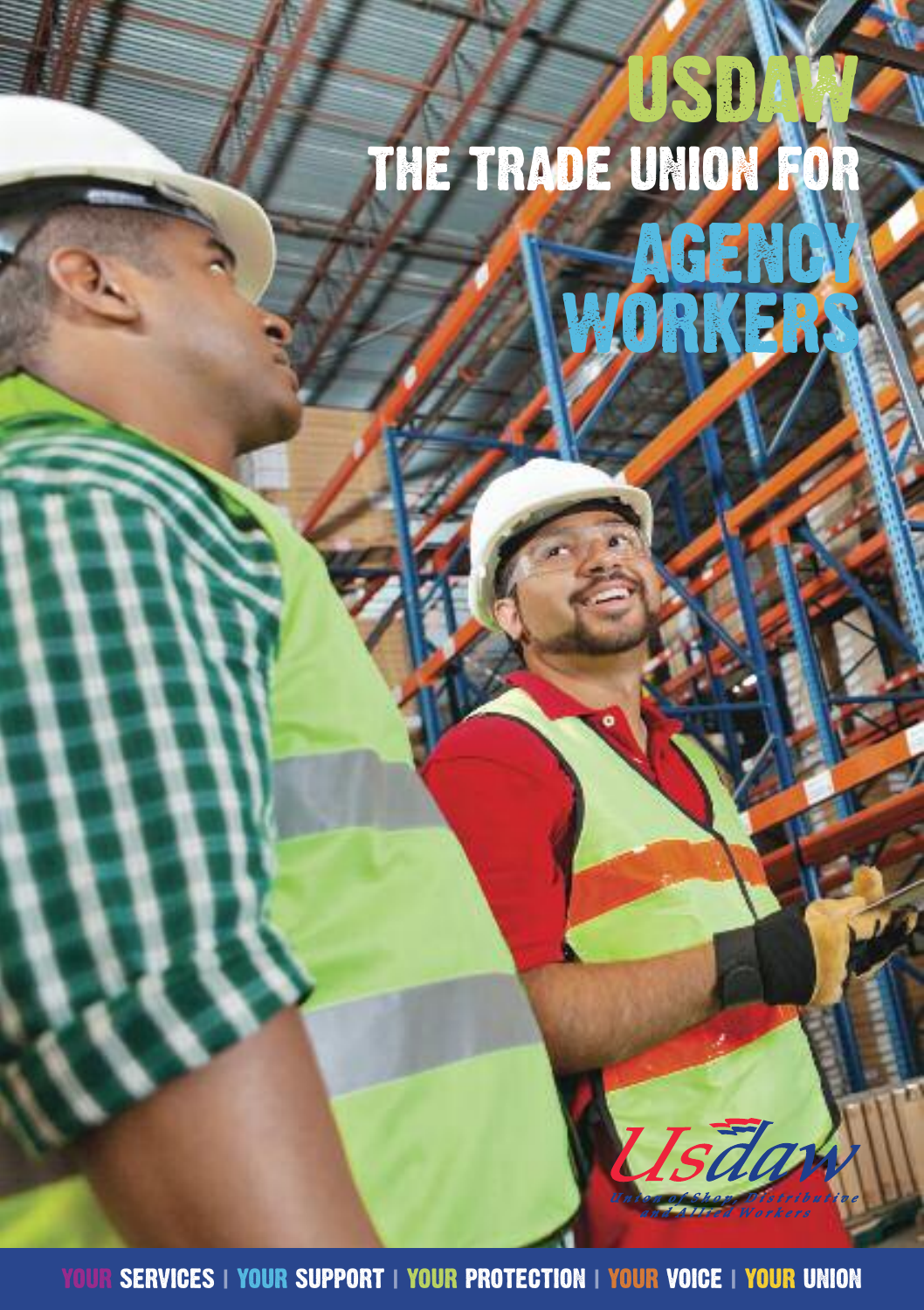

# USDAW the trade union for agency workers

Usdaw is a trade union with experience of representing agency workers in industries such as warehousing, food manufacturing, call centres and transport. We understand the challenges that agency workers face.

We want agency workers to get a better deal in pay and conditions. To achieve improvements, we need you and your colleagues to join the Union.

Usdaw can help you have a voice at work – and the more members there are at your workplace the stronger the voice of the Union.

Usdaw can provide help and support when problems arise at work. By joining Usdaw you will get access to professional trade union advice and support.



Usdaw is one of the largest trade unions representing over 430,000 members. We have a strong history in getting the best possible deal for our members, as well as providing top services and benefits such as our free Legal Plus service.

More and more agency workers are joining the Union – join with them by filling in the membership form today! You can join online at **www.usdaw.org.uk/join**

John Minnell<del>)</del>

**John Hannett** General Secretary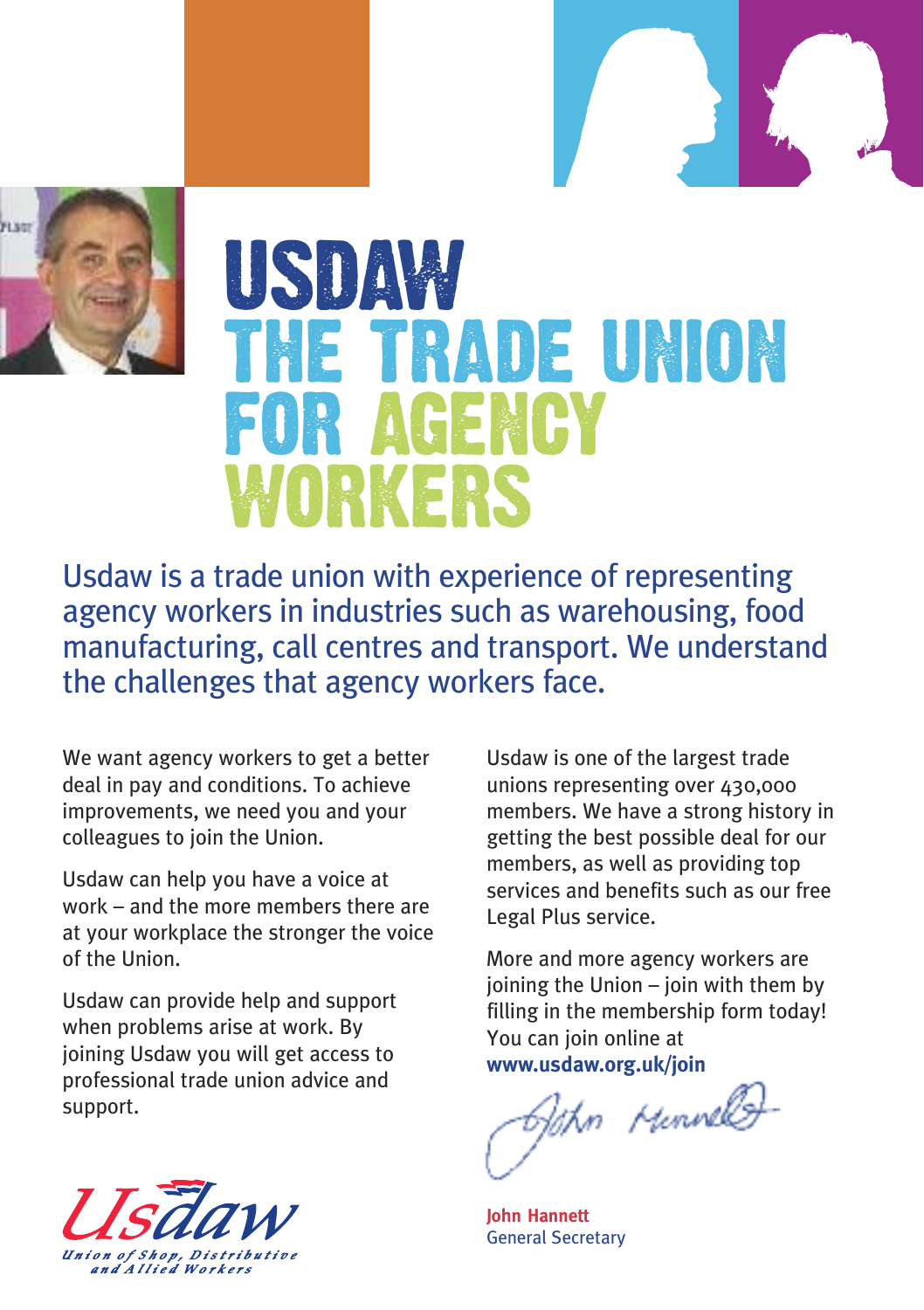## MANY GOOD REASONS TO JOIN USDAW

Usdaw gives agency workers specialist advice and representation. If more agency workers join, Usdaw will be able to speak with a stronger voice and get a better deal for agency workers.

#### BETTER PAY

Usdaw believes that the work of agency workers is often undervalued. We believe agency workers should be better paid.

#### EQUAL PAY

We want to see agency workers getting the rate for the job. The Agency Workers Regulations promised equal treatment for agency workers. Usdaw is campaigning for the regulations to be strengthened so they deliver equal pay for agency workers.

#### IMPROVE JOB SECURITY

Usdaw recognises that many agency workers want secure and permanent jobs. The Union is committed to tackling the job insecurity that comes with temporary agency work. Usdaw is working with many employers to get more permanent, better paid jobs.

#### DIGNITY AT WORK

The law protects all workers (including agency) from discrimination at work. With the help of Usdaw you can help to make sure that you are treated with respect and dignity at work.

#### SAFER WORKPLACE

You are twice as likely to have an accident at a workplace where there isn't a union. Usdaw makes sure that your safety at work is taken seriously and our reps are trained to spot potential hazards and to get things changed at work.

#### TRADE UNION REPRESENTATION

As an Usdaw member we will stand up for your rights at work by providing you with trade union advice and support.

#### LEGAL & ACCIDENT COVER

No one plans to have an accident but if the worst happens, Usdaw can help you with your claim for compensation for any accident in the UK. As an Usdaw member the legal service is free – you don't have to pay a penny and you keep all of your compensation.

#### THE RIGHT TO JOIN A UNION

All workers are entitled to join a trade union. You do not have to tell your employer if you are a member and you are protected against discrimination on the grounds of your union membership.

## USDAW MEMBERSHIP OFFERS YOU A RANGE OF FREE PROFESSIONAL SERVICES

- ■■ Expert help and advice on pay and conditions of employment.
- Free legal services for accidents or problems at work or whilst travelling to and from work.
- Health and safety and pension advice.
- Union education and training.

#### HOW TO JOIN

For immediate membership join online at **www.usdaw.org.uk/join** or ask your rep for <sup>a</sup> membership form.

#### WHAT HAPPENS NEXT?

You will receive <sup>a</sup> membership card with our Helpline telephone number and <sup>a</sup> New Member's Pack giving details of all the benefits and professional services available to you.

For more information or to join the Union visit **www.usdaw.org.uk/join**